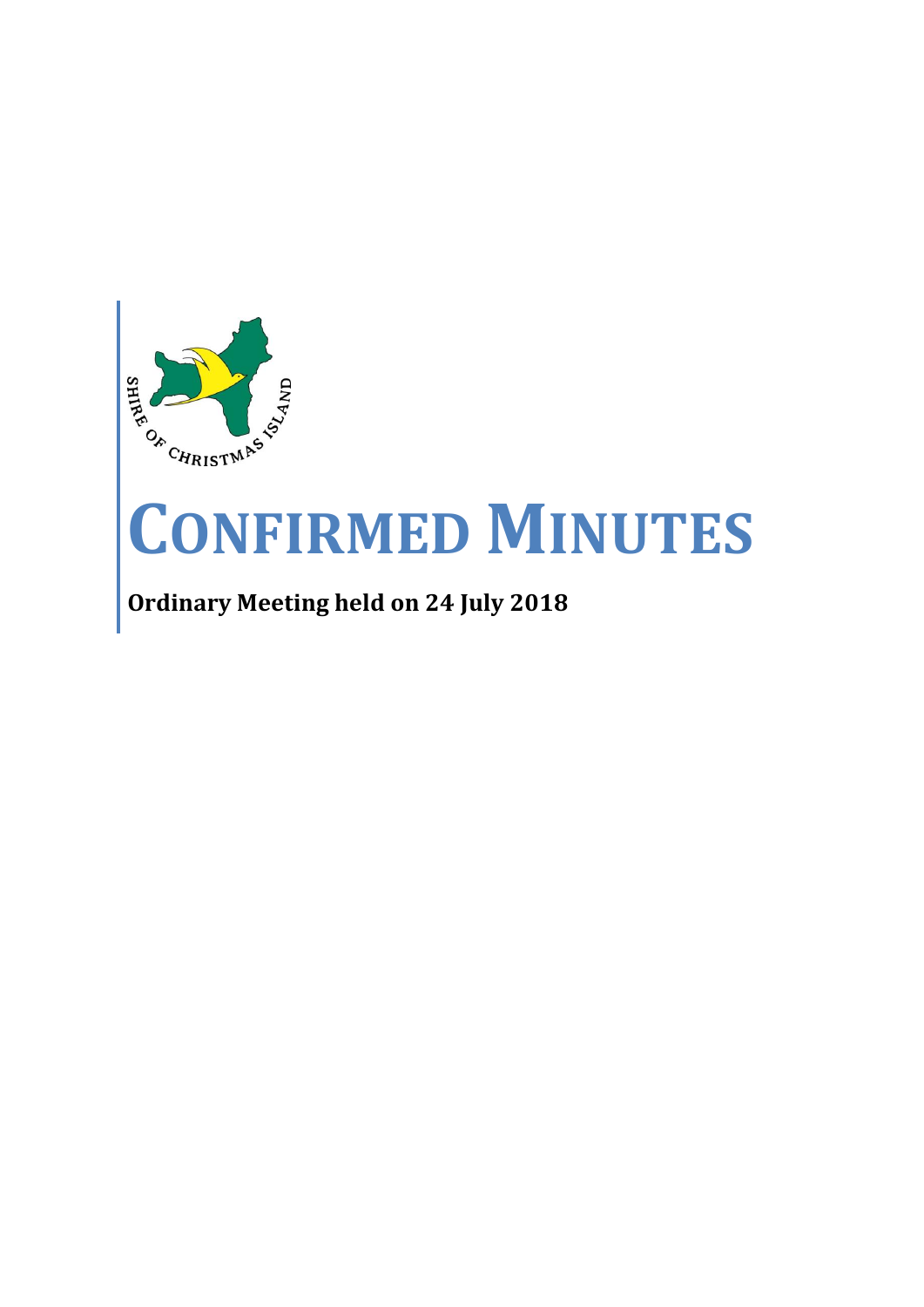

# **Minutes of the Ordinary meeting of the Shire of Christmas Island Council held at the George Fam Chambers at 7.00pm on Tuesday 24 July 2018**

| <b>Agenda</b><br>No. | <b>Item</b>                                                                                                                                                                                                                                                                                     | Page           |  |
|----------------------|-------------------------------------------------------------------------------------------------------------------------------------------------------------------------------------------------------------------------------------------------------------------------------------------------|----------------|--|
| 1                    | <b>DECLARATION OF OPENING/ANNOUNCEMENT OF VISITORS</b><br>1.1<br>SHIRE DEPUTY PRESIDENT DECLARED THE MEETING OPEN AT 7.00PM                                                                                                                                                                     | $\mathbf{1}$   |  |
| $\overline{2}$       | RECORD OF ATTENDANCES/APOLOGIES/LEAVE OF ABSENCE GRANTED/DECLARATION OF<br><b>FINANCIAL/PROXIMITY &amp; IMPARTIALITY INTERESTS</b><br>2.1<br><b>RECORD OF ATTENDANCE</b><br>2.2<br><b>LEAVE OF ABSENCE</b><br>2.3<br>APOLOGY<br>2.4<br>DECLARATION OF FINANCIAL/IMPARTIALITY/PROXIMITY INTEREST |                |  |
| 3                    | RESPONSE TO PREVIOUS PUBLIC QUESTION TAKEN ON NOTICE                                                                                                                                                                                                                                            | $\mathbf{1}$   |  |
| 4                    | <b>PUBLIC QUESTION TIME</b>                                                                                                                                                                                                                                                                     | $1 - 2$        |  |
| 5                    | <b>APPLICATION FOR LEAVE OF ABSENCE</b>                                                                                                                                                                                                                                                         |                |  |
| 6                    | PETITIONS/DEPUTATIONS/PRESENTATIONS                                                                                                                                                                                                                                                             |                |  |
| 7                    | CONFIRMATION OF MINUTES OF PREVIOUS MEETING(S)/BUSINESS ARISING FROM<br><b>PREVIOUS MEETINGS</b><br>MINUTES OF ORDINARY COUNCIL MEETING HELD ON 12 JUNE 2018<br>7.1<br>7.2<br><b>BUSINESS ARISING FROM THE MINUTES OF PREVIOUS MEETINGS</b>                                                     | $\overline{2}$ |  |
| 8                    | <b>ANNOUNCEMENTS BY THE PRESIDING MEMBER WITHOUT DISCUSSION</b>                                                                                                                                                                                                                                 |                |  |
| 9                    | <b>COMMITTEE REPORTS</b><br>9.1<br>MINUTES OF COMMUNITY CONSULTATIVE COMMITTEE MEETINGS                                                                                                                                                                                                         | 2              |  |
| 10                   | <b>OFFICER REPORTS</b>                                                                                                                                                                                                                                                                          |                |  |
| 10.1                 | <b>CHIEF EXECUTIVE OFFICER</b><br>10.1.1 ASSESSMENT OF DEVELOPMENT APPLICATION (DETACHED ANCILLARY<br>DWELLING)<br>10.1.2 PROPOSED DWELLING ADDITION (DECK)<br>10.1.3 COMMUNITY ASSISTANCE GRANTS<br>10.1.4 ANNUAL BUDGET 2018/19<br>10.1.5 CI 2021 COMMUNITY STRATEGIC PLAN UPDATE & ADOPTION  | $2 - 4$        |  |

## **TABLE OF CONTENTS**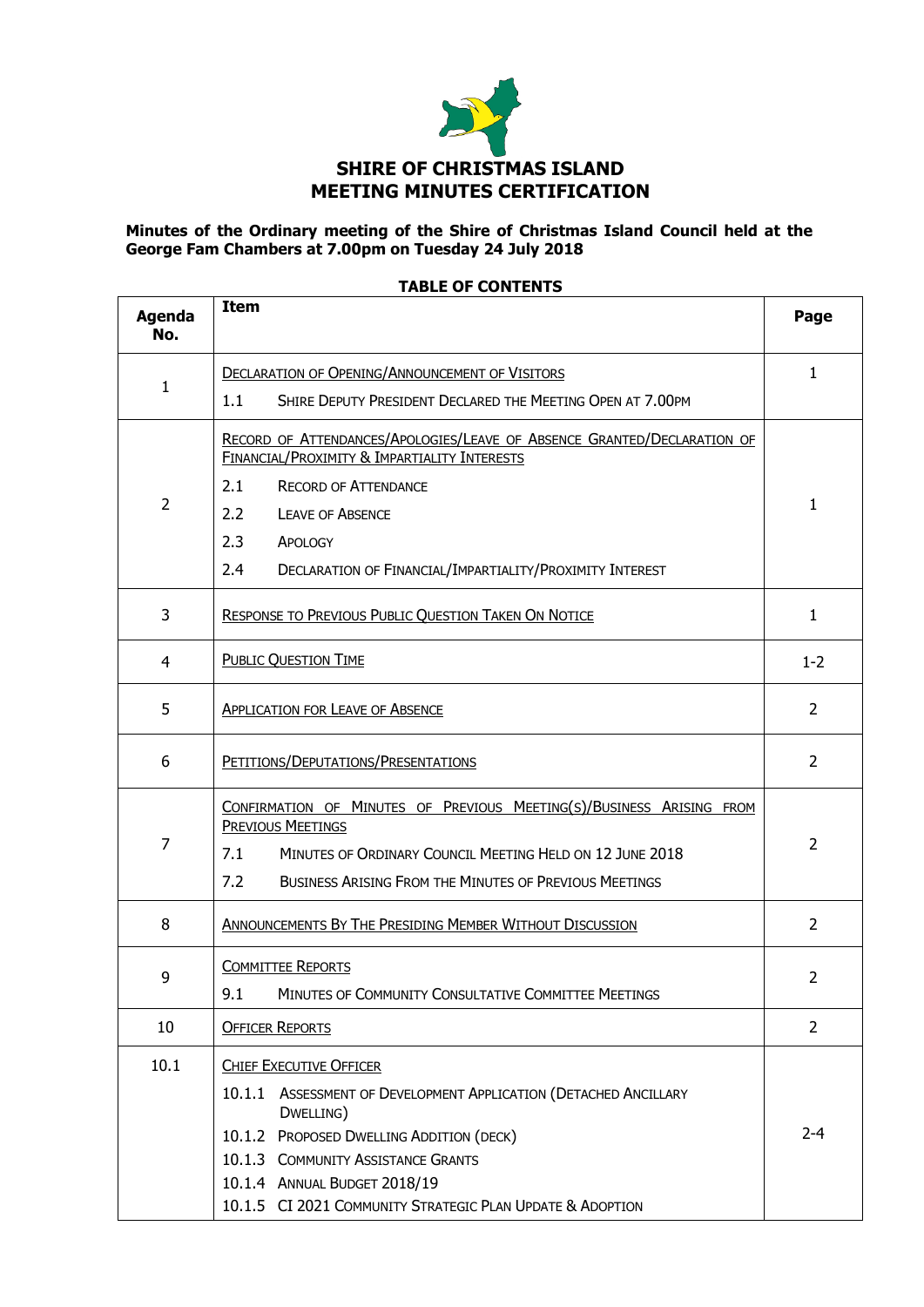| 10.2 | <b>MANAGER FINANCE AND IT</b><br>10.2.1 SCHEDULE OF ACCOUNTS - JUNE 2018<br>10.2.2 OUTSTANDING RATES-DEBTORS JUNE 2018<br>10.2.3 ASSETS WRITE OFF 2017-18 | $4 - 5$ |
|------|-----------------------------------------------------------------------------------------------------------------------------------------------------------|---------|
| 10.3 | <b>MANAGER COMMUNITY SERVICES</b><br>10.1.3 WA SENIORS CARD INFORMATION                                                                                   | 5       |
| 10.4 | <b>MANAGER WORK &amp; SERVICES</b>                                                                                                                        | 5       |
| 10.5 | <b>MANAGER RECREATIONAL SERVICES</b>                                                                                                                      | 5       |
| 11   | ELECTED MEMBERS MOTIONS OF WHICH PREVIOUS NOTICE HAS BEEN GIVEN                                                                                           | 5       |
| 12   | NEW BUSINESS OF AN URGENT NATURE INTRODUCED BY DECISION OF THE MEETING<br>12.1<br>JOINT CIP - SOCI AGED CARE RESEARCH PROGRAM                             | 5       |
| 13   | <b>BEHIND CLOSED DOORS</b>                                                                                                                                | 5       |
| 14   | <b>CLOSURE OF MEETING</b><br>THE SHIRE DEPUTY PRESIDENT CLOSED THE MEETING AT 7.35PM                                                                      | 5       |
| 15   | DATE OF NEXT MEETING: 28 AUGUST 2018                                                                                                                      | 5       |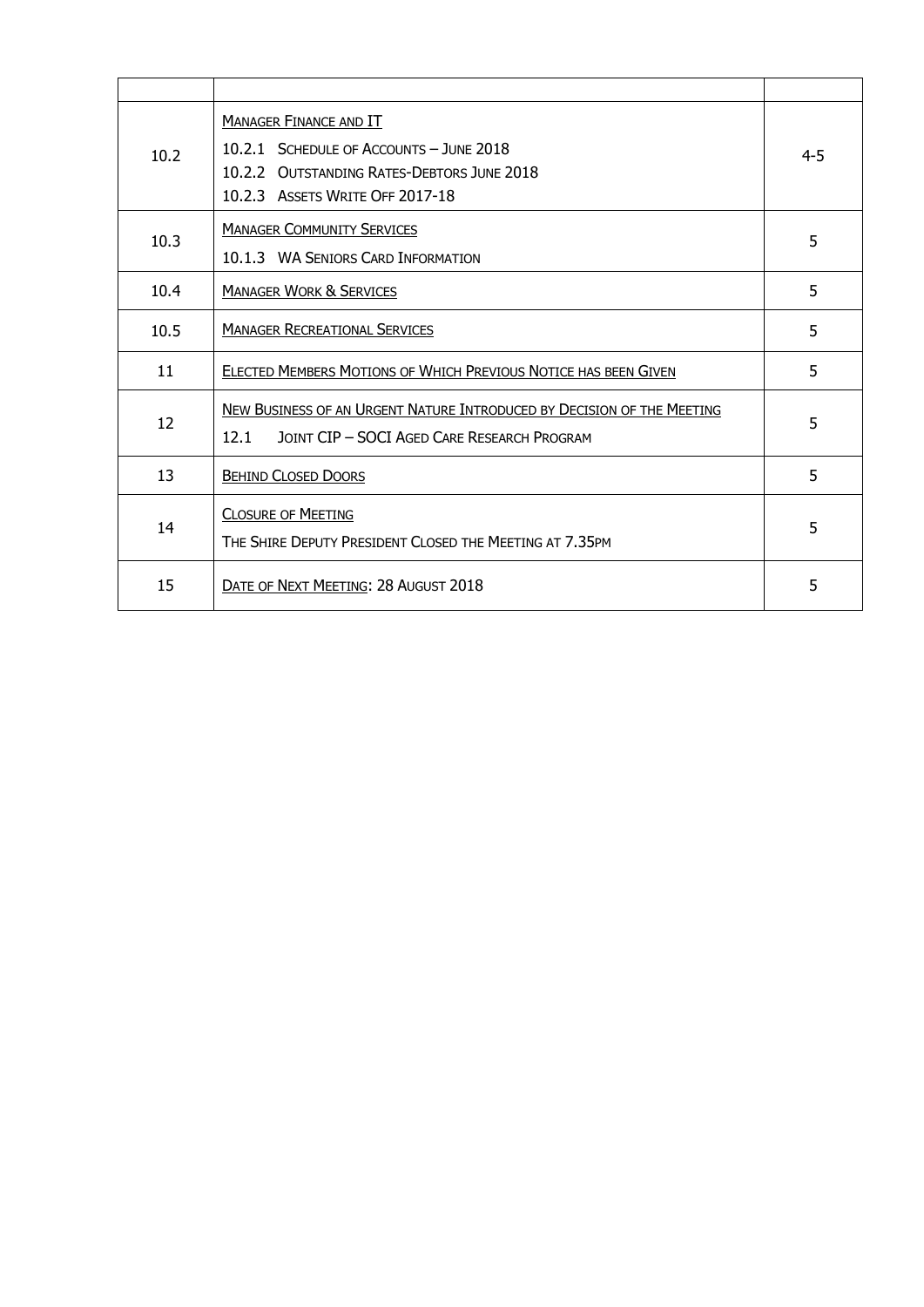

#### **CONFIRMED MINUTES**

**Ordinary Meeting of the Shire of Christmas Island held at the George Fam Chambers at 7.00pm on Tuesday 24 July 2018**

# **1 DECLARATION OF OPENING/ANNOUNCEMENT OF VISITORS**

The Deputy President declared the meeting open at 7.05pm.

## **2 RECORD OF ATTENDANCE/APOLOGIES/LEAVE OF ABSENCE/ DECLARATIONS OF FINANCIAL INTEREST**

2.1 **Record of Attendance**

Deputy President Cr Kee Heng **FOO** Councillors Cr Azmi **YON** Cr Nora **KOH** Cr Kelvin **LEE** Cr Philip **WOO** Cr Hafiz **MASLI**

Chief Executive Officer David **PRICE** Manager Finance and Admin **GAN** So Hon Manager Works & Services Terry **CLARKE** Manager Recreation Services and Training Officer **Constructs** Olivier **LINES** 

Minute Taker **Shikin HASINUDIN** 

2.2 **Leave of Absence –** Cr **PAL**

# 2.3 **Apologies –** Cr **SAW** & Cr **THOMSON**

# 2.4 **Declarations of Financial/Impartiality/Proximity Interest**

- 2.4.1 Declaration of Impartiality Interest Item 10.1.3 Community Assistance Grants:
	- Cr FOO declared an interest on the basis that he is the President of Union of Christmas Island Workers (UCIW) and a care taker of several temples
		- Cr YON declared an interest on the basis that he is the President of CI Malay Association and a member of the UCIW
		- Cr KOH declared an interest on the basis that she is the President of CI Women's Association, the Vice President of UCIW, a committee member of CI Neighbourhood Centre and a member of Chinese Literary Association.
		- Cr LEE declared an interest on the basis that he is the Vice President of UCIW
		- Cr WOO declared an interest on the basis that he is a member of UCIW
		- Cr MASLI declared an interest on the basis that he is the coordinator of CI Neighbourhood Centre, a committee member of CI Malay Association, an executive committee of the UCIW and Islamic Council of CI

# **3 RESPONSE TO PREVIOUS PUBLIC QUESTIONS TAKEN ON NOTICE**

# **4 PUBLIC QUESTION TIME**

4.1 Cr KOH – Street signs – Cr KOH advised Council that members of the community has approached her enquiring her regarding the street sign for Seaview Drive as there are no Seaview Drive street sign at the Lower Poon Saan Road and Seaview Drive junction. Cr KOH also added whether the junction's 'GIVE WAY' sign can be replaced with a 'STOP' sign as there has been several near misses at that junction.

The Manager Works and Services replied that there is a street sign but it keeps getting damaged then replaced again by Council.

The Deputy President replied that Council will take note of this matter.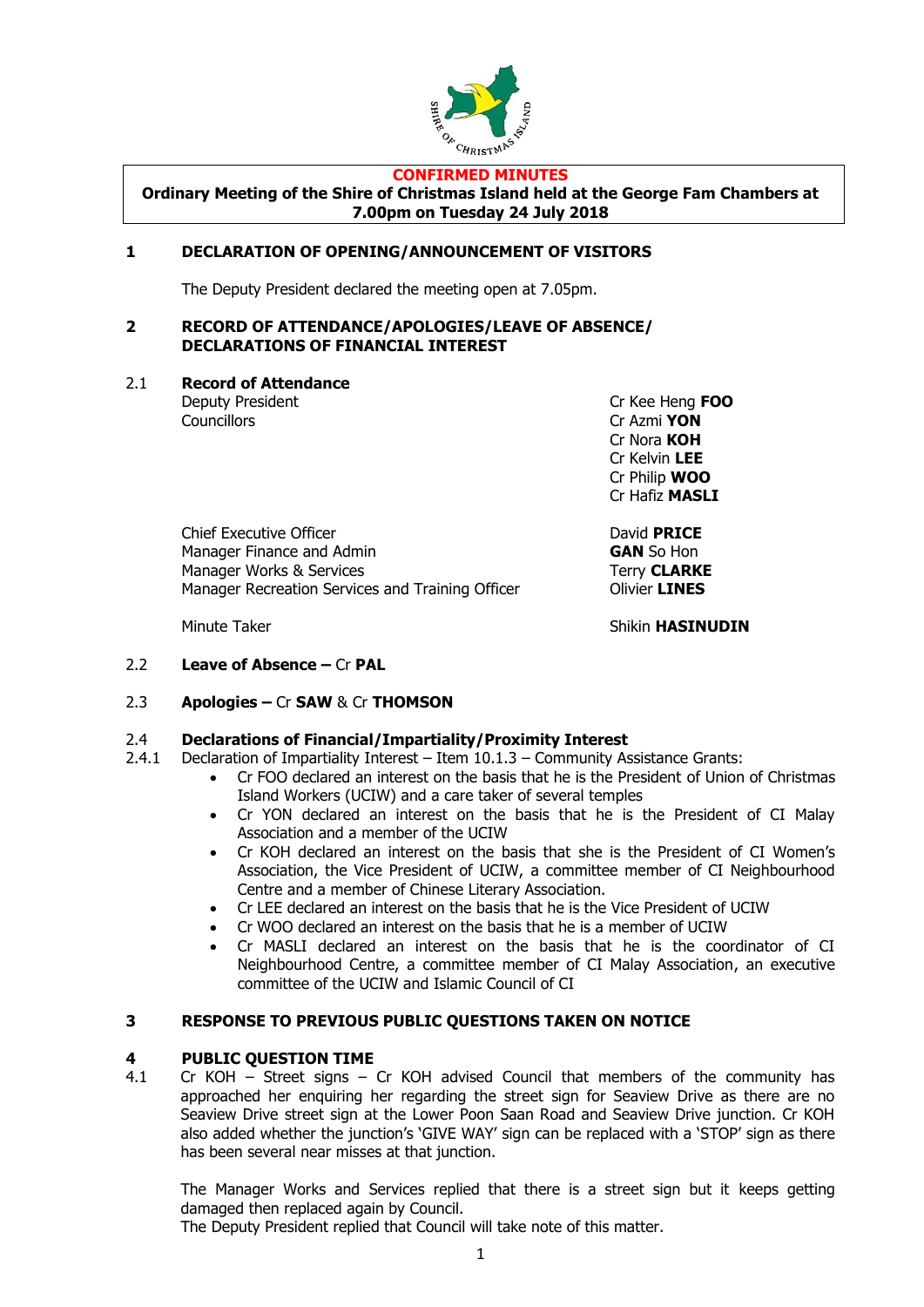4.2 Cr YON – C3 junction in Drumsite – Cr YON advised Council that a 'STOP' sign needs to be installed at that junction. He also requested whether the Drumsite stonewall sign and garden can be moved back from the road as it interferes with drivers view when exiting the junction.

Manager Works and Services replied that they had just installed a 'STOP' sign at the junction and the matter regarding the stonewall and garden will be taken on notice.

4.3 Cr KOH – Repainting of parking bays – Cr KOH asked whether Council can consider repainting parking bays at the shops in Kampong and areas around Poon Saan.

The Deputy President replied that Council will take note of this matter.

# **5 APPLICATIONS FOR LEAVE OF ABSENCE**

# **6 PETITIONS/DEPUTATIONS/PRESENTATIONS**

# **7 CONFIRMATION OF MINUTES OF PREVIOUS MEETINGS/BUSINESS ARISING FROM THE MINUTES OF PREVIOUS MEETINGS**

#### **7.1 Minutes of Ordinary Council Meeting held on 12 June 2018** Members considered the unconfirmed minutes.

| <b>Council Resolution</b>                                                       |                         |                       |  |  |
|---------------------------------------------------------------------------------|-------------------------|-----------------------|--|--|
| Moved: Cr WOO                                                                   | <b>Seconded: Cr LEE</b> | <b>Res. No: 50/18</b> |  |  |
| That Council adopt the unconfirmed minutes of the 12 June 2018 Council Meeting. |                         |                       |  |  |
|                                                                                 |                         |                       |  |  |

**Carried: 6/0**

# **7.2 Business Arising from the Minutes of Previous Meetings**

# **8 ANNOUNCEMENTS BY PRESIDING MEMBER WITHOUT DISCUSSION**

# **9 REPORTS OF COMMITTEES**

9.1 Minutes of Community Consultative Committee Meetings

| <b>Council Resolution</b>                                                                                                                                                                                          |                  |                       |
|--------------------------------------------------------------------------------------------------------------------------------------------------------------------------------------------------------------------|------------------|-----------------------|
| <b>Moved: Cr LEE</b>                                                                                                                                                                                               | Seconded: Cr KOH | <b>Res. No: 51/18</b> |
| That the Confirmed Minutes of the Community Consultative Committee meeting held on 4 April 2018<br>and the Unconfirmed Minutes of the Community Consultative Committee meeting held on 6 June 2018<br>be received. |                  |                       |
| <b>Constantinople</b>                                                                                                                                                                                              |                  |                       |

**Carried: 6/0**

# **10 REPORTS OF OFFICERS**

# **10.1 Chief Executive Officer**

10.1.1 Assessment of Development Application (Detached Ancillary Dwelling)

# **Council Resolution**

# **Moved: Cr YON Seconded: Cr LEE Res. No: 52/18** 1. Unless otherwise permitted under other conditions of this approval, all development shall be in accordance with the approved development plans (attached) that form part of this development

- approval, subject to any modifications shown in red. 2. All stormwater shall be retain and disposed of on-site to the satisfaction of the Chief Executive Officer of the Shire of Christmas Island prior to the occupation of the ancillary Dwelling. Plans demonstrating how this can be achieved, including the location and size of soak-wells, shall be submitted for approval prior to the issue of a building permit.
- 3. Details of materials, colours and finishes for the proposed ancillary dwelling shall be submitted for approval by the Chief Executive Officer of the Shire of Christmas Island prior to the issue of a building permit.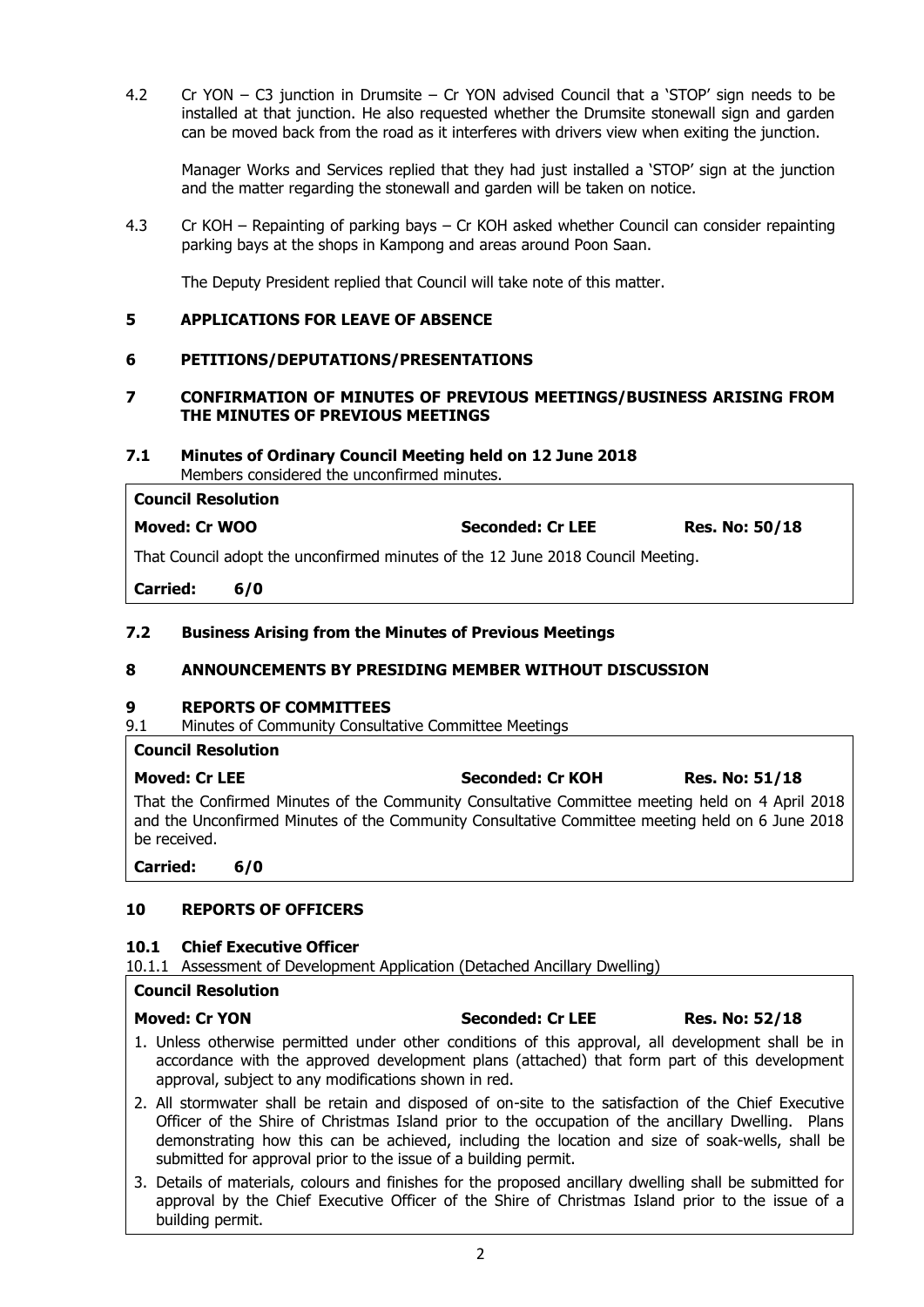- 4. The applicant shall submit a geotechnical report verifying that the proposed ancillary dwelling would comply with WAPC's SPP 2.6 – State Coastal Planning in regard to site stability.
- 5. The proposed crossover from Coconut Grove and car parking bay(s) for the proposed additional Dwelling shall be upgraded and drained to an appropriate standard to the satisfaction of the local government, prior to the occupation of the ancillary dwelling and compliant with Australian Standard 2890.1-2004.

Advice Notes:

- i) This is development approval only. The applicant/owner is advised that it is their responsibility to obtain a building permit prior to construction commencing.
- ii) The applicant is advised that the site is located in an area defined `Vulnerable Coastal Area –This lot is located in an area likely to be subject to coastal erosion and/or inundation over the next 100 years." (Western Australian Planning Commission)
- iii) The applicant is advised that the application has also been assessed with regard to the proposed subdivision of the site into four lots. In the even the subdivision proceeds the ancillary dwelling would automatically convert to the definition/classification of a single dwelling under the R-Codes.
- iv) The Shire of Christmas Island advises that where a development approval contains conditions which are required to be fulfilled prior to the commencement of site works, to commence development prior to fulfilling these conditions is contrary to this approval and therefore unauthorised development.
- v) The landowner is reminded of their responsibilities under the Environmental Protection and Biodiversity Act 1999, as the subject site is located with a heritage precinct entered on the Commonwealth Heritage List.

**Carried: 6/0**

10.1.2 Proposed Dwelling Addition (deck)

#### **Council Resolution**

**Moved: Cr KOH Seconded: Cr WOO Res. No: 53/18** That Council grants approval for the development and use of the site to accommodate building additions – (deck) subject to the following conditions:

- 1. All development shall be in accordance with the approved development plans (attached) that form part of this development approval.
- 2. This development approval will expire if the approved development is not substantially commenced within two (2) years of the date of issue of this approval, or, within any extended period of time for which the Shire of Christmas Island has granted prior written consent.

Advice notes

- 1. This is development approval only. The applicant/owner is advised that it is their responsibility to obtain a building licence prior to construction commencing.
- 2. External colours are to be compatible with the immediate locality.
- **Carried: 6/0**

10.1.3 Community Assistance Grants

Declaration of Impartiality Interest – Item 10.1.2 – Community Assistance Grants:

- Cr FOO declared an interest on the basis that he is the President of Union of Christmas Island Workers (UCIW) and a care taker of several temples
- Cr YON declared an interest on the basis that he is the President of CI Malay Association and a member of the UCIW
- Cr KOH declared an interest on the basis that she is the President of CI Women's Association, the Vice President of UCIW, a committee member of CI Neighbourhood Centre and a member of Chinese Literary Association.
- Cr LEE declared an interest on the basis that he is the Vice President of UCIW
- Cr WOO declared an interest on the basis that he is a member of UCIW
- Cr MASLI declared an interest on the basis that he is the coordinator of CI Neighbourhood Centre, a committee member of CI Malay Association, an executive committee of the UCIW and Islamic Council of CI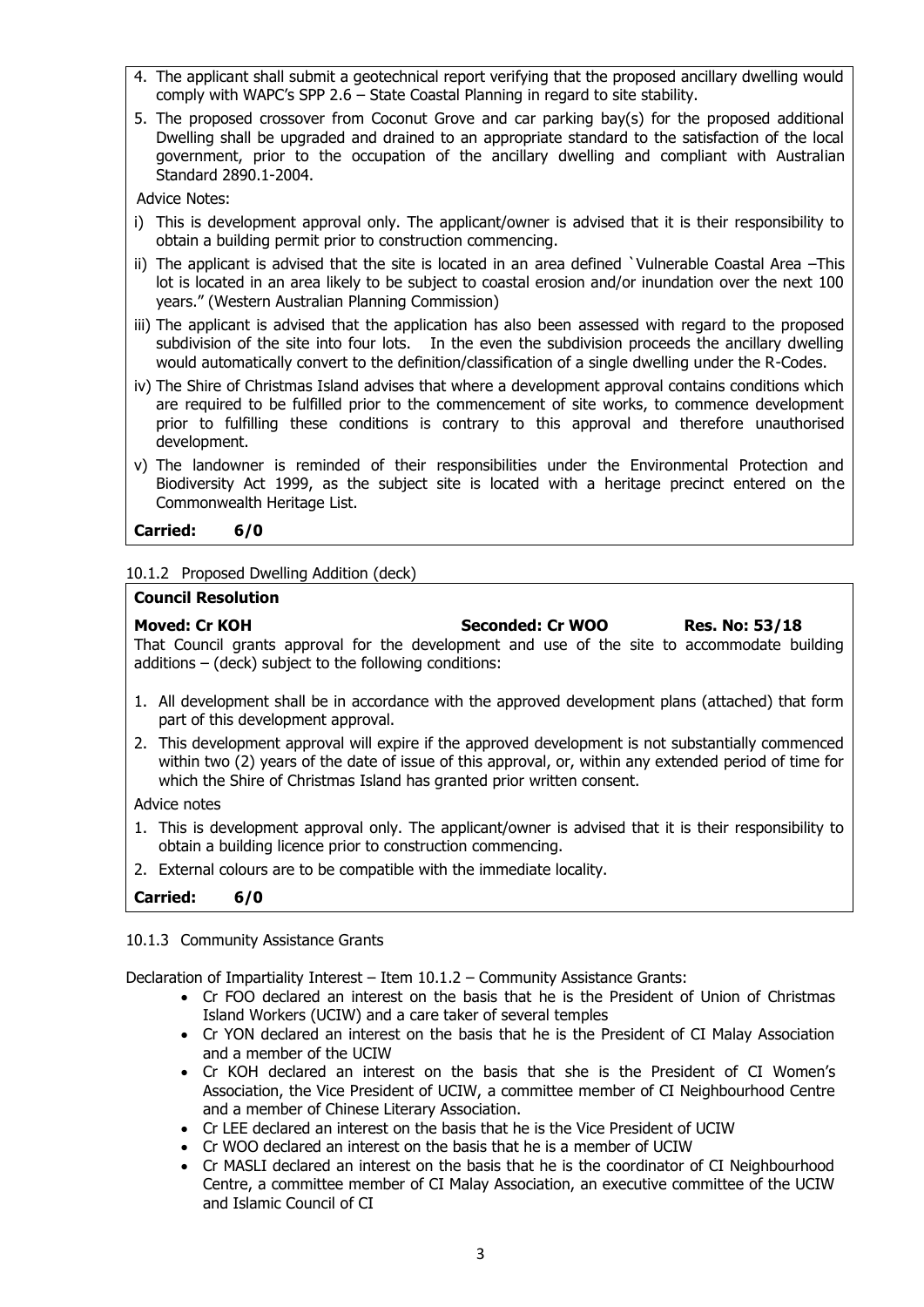# **Council Resolution**

| <b>Moved: Cr LEE</b><br><b>Seconded: Cr KOH</b><br><b>Res. No: 54/18</b><br>1. The Chief Executive Officer is authorised to make payments to those organisations listed under<br>"Proposed" in Attachment 10.1.3.1 on the basis that the approved activity occurs. In the event that<br>the activity does not occur, the donation so allocated will be returned to the fund pool.<br>2. The Chief Executive Officer write to each applicant advising the outcome of their application and, in<br>the case of unsuccessful applicants, offering any in-kind assistance that may be available to enable<br>the organisation to achieve their objectives.<br><b>Carried:</b><br>6/0 |                                                                         |                                                                                                                                                                                                 |  |
|----------------------------------------------------------------------------------------------------------------------------------------------------------------------------------------------------------------------------------------------------------------------------------------------------------------------------------------------------------------------------------------------------------------------------------------------------------------------------------------------------------------------------------------------------------------------------------------------------------------------------------------------------------------------------------|-------------------------------------------------------------------------|-------------------------------------------------------------------------------------------------------------------------------------------------------------------------------------------------|--|
|                                                                                                                                                                                                                                                                                                                                                                                                                                                                                                                                                                                                                                                                                  | 10.1.4 Annual Budget 2018/19                                            |                                                                                                                                                                                                 |  |
|                                                                                                                                                                                                                                                                                                                                                                                                                                                                                                                                                                                                                                                                                  | <b>Council Resolution</b>                                               |                                                                                                                                                                                                 |  |
|                                                                                                                                                                                                                                                                                                                                                                                                                                                                                                                                                                                                                                                                                  | <b>Moved: Cr MASLI</b><br>Ordinary Council Meeting of the 24 July 2018. | <b>Seconded: Cr LEE</b><br><b>Res. No: 55/18</b><br>1. Council adopts the 2018/19 Annual Budget of the Shire of Christmas Island as presented to the                                            |  |
|                                                                                                                                                                                                                                                                                                                                                                                                                                                                                                                                                                                                                                                                                  |                                                                         | 2. A materiality level of plus/minus 10% or plus/minus \$10,000 (whichever is the greater) to define<br>significant variance in budget estimates and monthly reports is endorsed.               |  |
|                                                                                                                                                                                                                                                                                                                                                                                                                                                                                                                                                                                                                                                                                  |                                                                         | 3. Council adopts the accounting policies contained within the budget.                                                                                                                          |  |
|                                                                                                                                                                                                                                                                                                                                                                                                                                                                                                                                                                                                                                                                                  |                                                                         | 4. The Shire President/Deputy President and Councillors' allowances to be paid as follows:                                                                                                      |  |
| a)                                                                                                                                                                                                                                                                                                                                                                                                                                                                                                                                                                                                                                                                               |                                                                         | Pursuant to section 5.98 of the <i>Local Government Act 1995</i> , council adopts the following<br>annual fees for payment of elected members in lieu of individual meeting attendance fees:    |  |
|                                                                                                                                                                                                                                                                                                                                                                                                                                                                                                                                                                                                                                                                                  | <b>Shire President</b><br><b>Councillors</b>                            | \$25,091<br>\$16,205                                                                                                                                                                            |  |
| b)                                                                                                                                                                                                                                                                                                                                                                                                                                                                                                                                                                                                                                                                               |                                                                         | Pursuant to section 5.98(5) of the <i>Local Government Act 1995</i> , council adopts the following<br>annual local government allowance to be paid in addition to the annual meeting allowance: |  |
|                                                                                                                                                                                                                                                                                                                                                                                                                                                                                                                                                                                                                                                                                  | Shire President                                                         | \$36,591                                                                                                                                                                                        |  |
| Pursuant to section 5.98A (1) of the <i>Local Government Act 1995</i> , council adopts the following<br>c)<br>annual local government allowance to be paid in addition of the annual meeting allowance<br>(25%):                                                                                                                                                                                                                                                                                                                                                                                                                                                                 |                                                                         |                                                                                                                                                                                                 |  |
|                                                                                                                                                                                                                                                                                                                                                                                                                                                                                                                                                                                                                                                                                  | Deputy President                                                        | \$9,147.75                                                                                                                                                                                      |  |
| <b>Carried:</b>                                                                                                                                                                                                                                                                                                                                                                                                                                                                                                                                                                                                                                                                  | 6/0                                                                     |                                                                                                                                                                                                 |  |
|                                                                                                                                                                                                                                                                                                                                                                                                                                                                                                                                                                                                                                                                                  |                                                                         | 10.1.5 CI 2021 Community Strategic Plan Update & Adoption                                                                                                                                       |  |
|                                                                                                                                                                                                                                                                                                                                                                                                                                                                                                                                                                                                                                                                                  | <b>Council Resolution</b>                                               |                                                                                                                                                                                                 |  |

| <b>Moved: Cr YON</b>                                                   | <b>Seconded: Cr LEE</b> | <b>Res. No: 56/18</b> |
|------------------------------------------------------------------------|-------------------------|-----------------------|
| That Council accept the review of the CI 2021 Community Strategic Plan |                         |                       |
| <b>Carried:</b><br>6/0                                                 |                         |                       |

# **10.2 Manager Finance & Administration**

10.2.1 Schedule of Accounts – June 2018

| <b>Council Resolution</b>                                                             |     |                  |                       |  |
|---------------------------------------------------------------------------------------|-----|------------------|-----------------------|--|
| <b>Moved: Cr MASLI</b>                                                                |     | Seconded: Cr KOH | <b>Res. No: 57/18</b> |  |
| That Council approves the expenditure as presented in June 2018 Schedule of Accounts. |     |                  |                       |  |
| <b>Carried:</b>                                                                       | 6/0 |                  |                       |  |